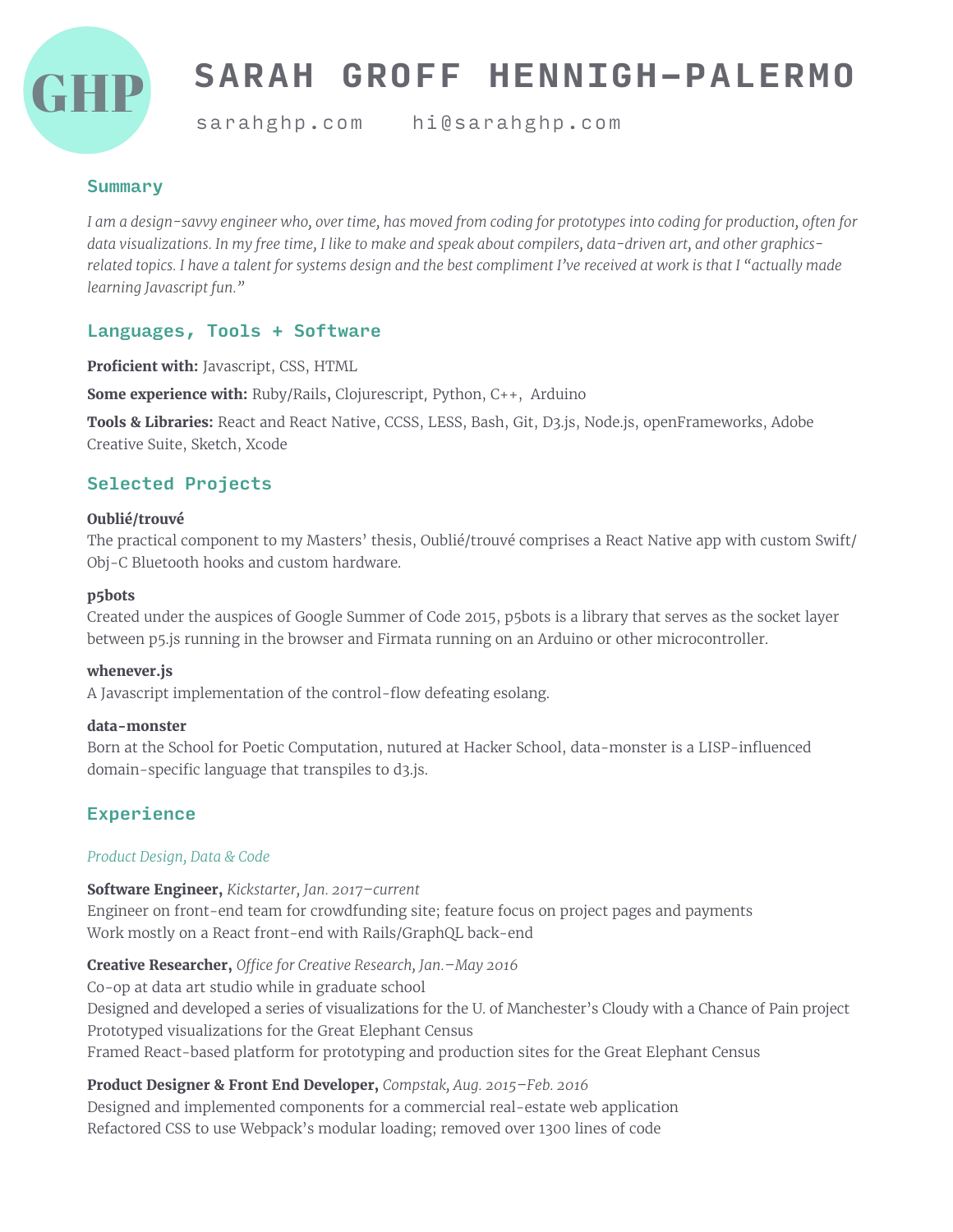

#### **Data + Design,** *Bluenose, Jan.–June 2014*

Designed data visualizations for customer success startup Prototyped components with HTML/CSS/JS; refactored CSS and grid to create extensible design base

#### **Lead UX Designer,** *Forio, Oct. 2012–Dec. 2013*

Created data visualizations for a range of predictive analytics projects Brought modern interaction design processes to business simulations and internal product work Built a small design team from the ground up

#### *Agency Design & Project Management*

**Designer,** *DesignMap,**Feb. 2011–June 2012* Experience and strategic design for large web applications Focused on sections such as data reporting, notifications, first-time user experience, and user-driven automation

**User Experience Designer,** *Code & Theory, 2009–Dec. 2010* Collaborated with strategy and design teams to develop user experiences for web applications Clients included Vogue, LabCorp, and the Dr Pepper Snapple Group

**Information Architect and Technical Project Manager,** *Fly Communications, 2007-2009* Developed and presented site maps, wireframes, and functional specifications Ran user testing and research, plus training, for in-house content management system Managed projects from handoff through launch Clients included Pernod Ricard, American Express, and Marks, Paneth & Shron

## Education

## *O!cial*

**MS, Integrated Digital Media, NYU,** *Janury 2017* 

The IDM program is a new-media art masters which focuses both on art and technology.

#### **BA, Modern Culture and Media, Brown University,** *May 2000*

This degree involved both theory and practice: I focused on literary and critical theory and creative writing.

## *Alternative*

**Recurse Center** (formerly Hacker School)**,** *Feb. 15–May 7, 2015, New York City* A "writers retreat for programmers," Recurse offers a self-directed opportunity to improve one's programming skills.

**School for Poetic Computation,** *Oct. 1–Dec. 12, 2014, New York City* A combined residency and alternative school, SFPC focuses on software, hardware, and methods of poetic computation.